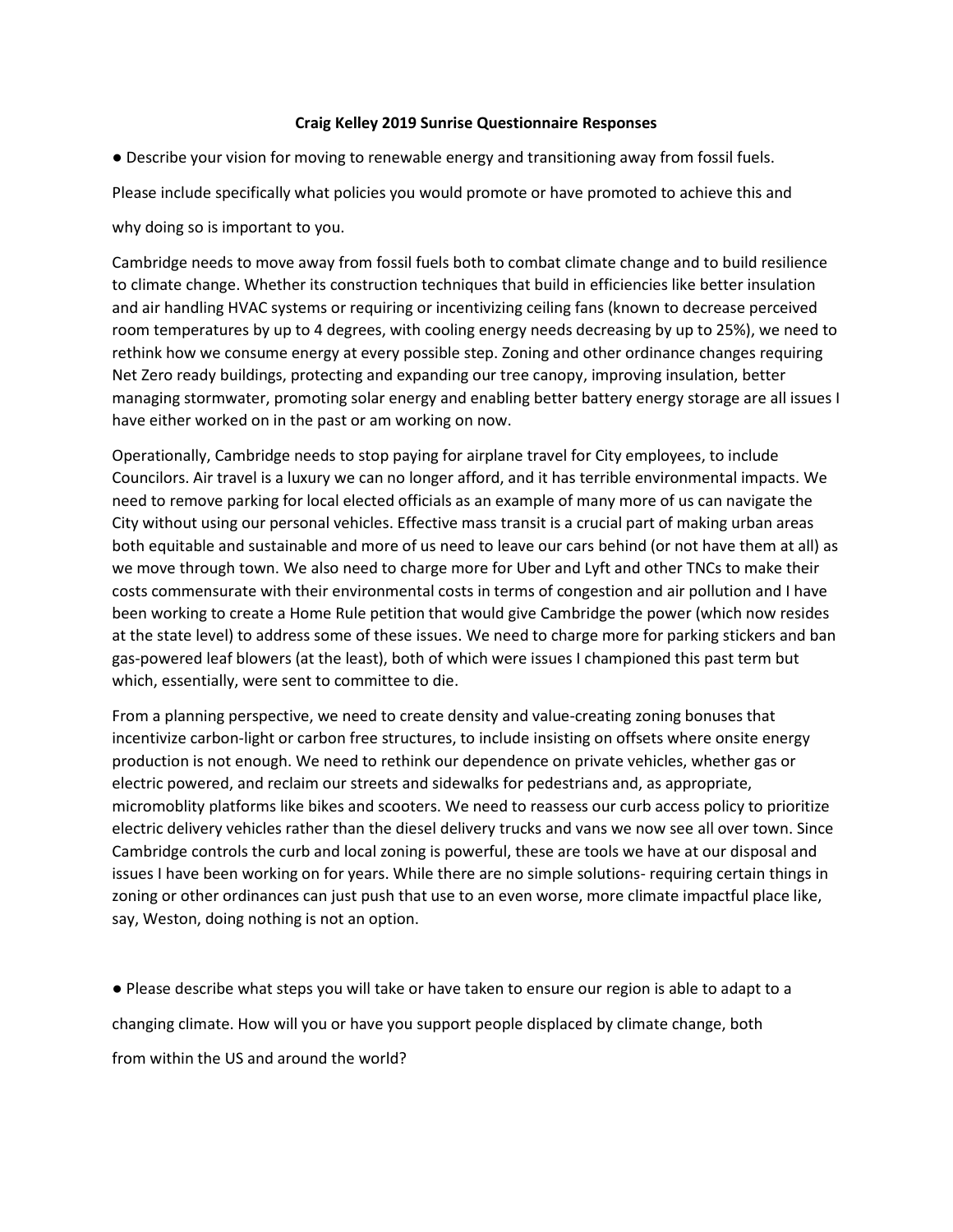I chaired the Mayor's Special Task Force on Neighborhood-Based Resiliency last term and have been working on a number of projects to address climate change such as changing our zoning to incentivize insulation and keep stormwater from going into the MWRA system and building a document storage program that would help people keep important things safe an accessible during times of crisis.

On a larger scale, I've proposed rethinking our municipal revenue streams to create access to funds for communities that will be receiving an influx of residents as housing options in other places are removed. Climate change is a regional threat and our solutions, including funding for those solutions, are going to have to be regional as well. I've attended many conferences, in Boston and also in places like NYC and Rochester, NY, where climate change and resulting migration, to include climate change gentrification, have been subjects and I've come to the realization that change is really, really hard. Most of us agree that climate change is real but, somehow, we allow ourselves to confuse the imprecise timing of future events with a question of their probability. There is no doubt that extreme heat, sea level rise, droughts and water shortages are going to become more and more impactful and we cannot pretend that our inability to attach exact dates to particular events means they're any less likely to happen. We need to plan for that certain future even though we can't say exactly when specific things will happen. Sadly, of course, every troubling project of the impacts of climate change turn out to have been optimistic as systems become challenged, and start to fail, on a global scale.

Nonetheless, people, young or not so young, find it really difficult to make the personal changes to mitigate and adapt to climate change and that difficulty is magnified on the municipal level. I've been in meetings where people who literally *saw* Hurricane Sandy wash through their neighborhood, who were without power for weeks after the storm, pushed back against every suggested method of protecting their neighborhood from the next storm. Which will come, sooner or later and most probably sooner. So one goal of governance needs to be thinking of how to have governance and municipal systems in place for quick implementation when, finally, we communally realize that we can't delay our response to climate change any longer. People are already moving and more will do so and walls to keep them out are not, cannot be, the answer. Systems will need to include on-site production of housing through things like 3D printing or upcycled concrete, on-site biological waste storage and waste-to-energy systems, zero waste programming for general consumption goods and a complete revamping of how we produce food on a local level. Obviously, it means moving away from our carbon-heavy meat based diets (I have been a vegetarian for 30 years) and learning to live without so much reliance on items that have to travel far distances to be enjoyed, whether it be French wine or fresh flowers. Without a governmental focus on how to build this new, climate-impacted world, we'll have much less chance of making it happen successfully.

● What will you do or have you done to protect communities (especially communities of color) from

dangerous fossil fuel projects and other polluting and waste facilities?

I was one of the local leaders who got the "tent and vent' City asbestos protection ordinance passed, helping protect all of North Cambridge but especially the residents near W.R. Grace and Russell Field, including thousands of low-income residents, but dangerous asbestos exposure when the soil on these contaminated sites is disturbed. I let local efforts, including a specific email category campaign, working against the ethanol train proposed to run through Porter Square, to include on tracks adjacent to even more thousands of low-income residents in addition to many more thousands of market rate units. I've been working with local groups to mitigate the noise impacts of Logan's intrusive overflight patterns,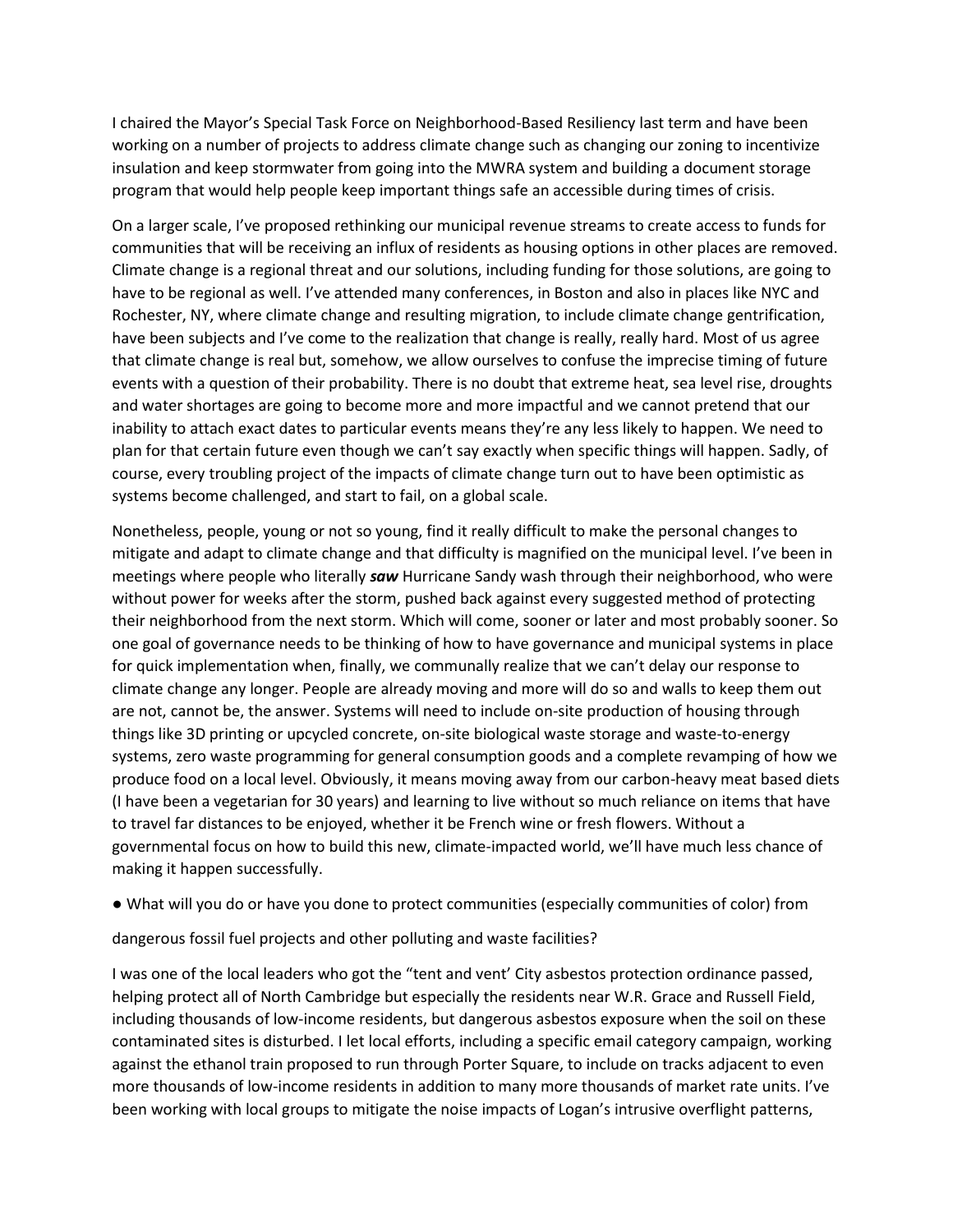noise that, like everything else in densely built Cambridge, impacts both low-income residents and their adjacent neighbors.

● What steps would you take or have you taken to ensure meaningful participation of groups disproportionately affected by climate change and other environmental policy impacts? In your community and/or across municipal borders?

I bike everywhere I go. That means I'm available on streets, in parks, at stop lights and beyond for anyone who wants to flag me down and talk with me about anything. But these interactions tend to be with people who I already know and who recognize either me or my bike, and most of those people are white and relatively affluent. Because climate change, as with other problematic issues, disproportionately impacts people who lack significant financial resources, I make extra efforts go out of my way to visit our low-income communities while moving around Cambridge to better understand issues that might arise there, things as simple as appropriate secure bike storage or poor maintenance of benches to more significant ones such as failed lighting systems or dying trees or trash storage and collection. These insights help me work with our local housing providers and other policy makers to ensure we're not overlooking these sorts of issues as we talk about housing and other policies. I've proposed a document-storage and retrieval program focused on low-income residents in multiple grant contests but unfortunately this proposal has not been granted funds yet. I view this program, involving tangible rewards for participants, as one way to improve participation and expand inclusion in these important discussions beyond our extensive, but ultimately ineffective, outreach attempts at festivals, via door knocking and so forth.

When my children were younger and in Cambridge Public Schools, there was greater opportunity for authentic, organic interaction across multiple ethnicities and income groups but as they got older, friend groups shifted, parental involvement morphed and these opportunities, whether inside or outside of school, decreased.

No one has solved this participation challenge yet. The people who have come the closest are the places, like Baltimore, who understand that for a lot of people, there is not a community norm of nor the incentives to participate in public forums on climate change or a variety of other issues. If we want to hear those voices, and we desperately need to hear them, we need to be willing to provide child care, food, different hours, accessible venues and more. These are all participation measures I absolutely support.

Running a Progressive Campaign in the Boston Area

● Have you taken the No Fossil Fuel Money Pledge? Signing this pledge is a requirement for a Sunrise

Boston endorsement:<https://nofossilfuelmoney.org/> Yes.

● What will you do or have you done about the influence of fossil fuel executives and industry

front-groups on policy-making and elections? Honestly, I don't think that's something that occurs in Cambridge politics. As far as I know, I haven't taken money from these groups or promoted their interests in Cambridge. I just don't think those groups are operating in Cambridge.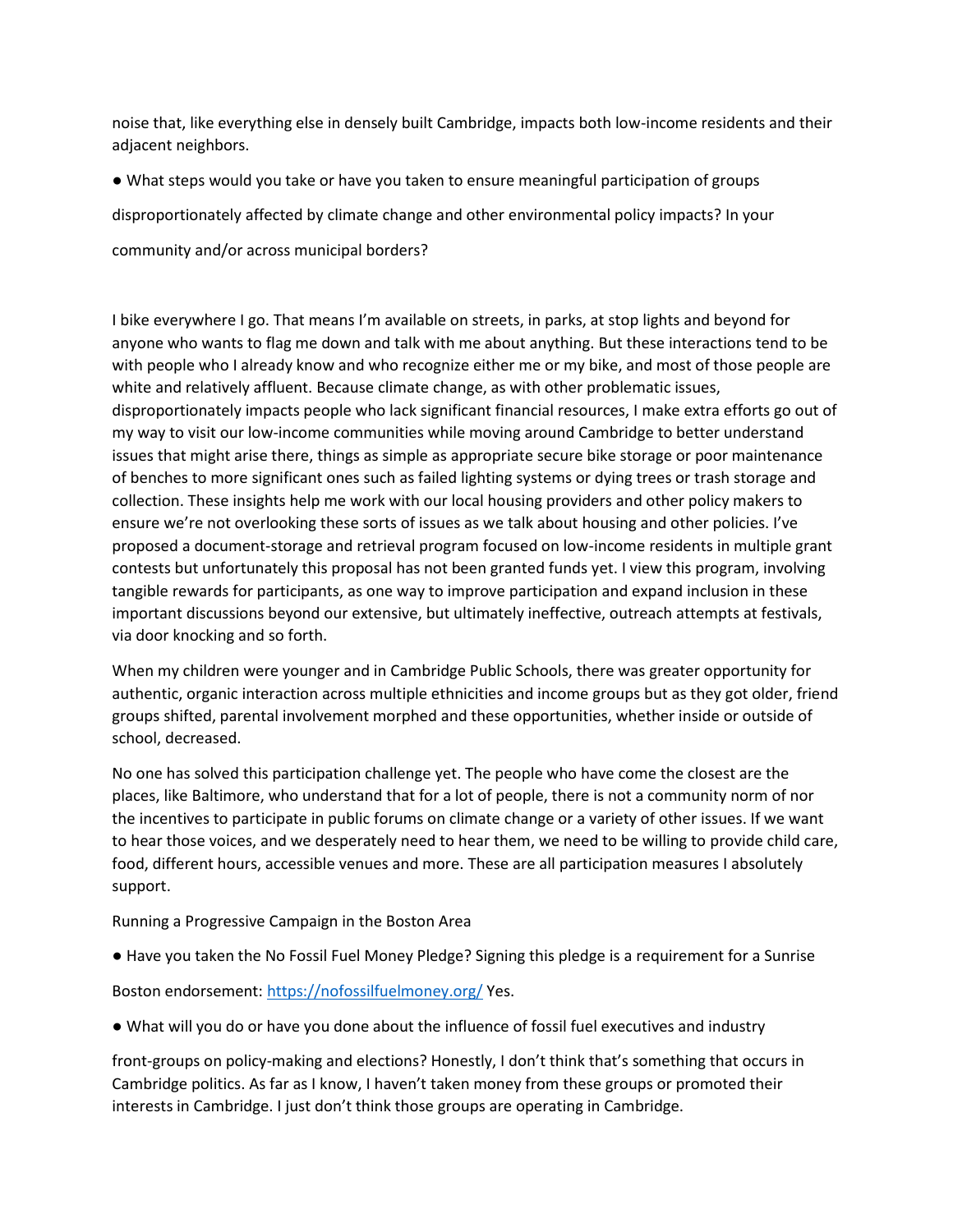● Sunrise is a movement of young people. How will you consider or how have you considered the

voices and issues of young people in your role as an elected official?

My family is a family of young people, with two boys aged 19 and 22. They, their friends, their classmates, the children I teach at church school, the children I teach and more young people are voices that I hear from and listen to every single day, seven days a week on all subjects. I understand and share their concerns about changing weather, sea level rise, economic and climate change insecurity and more. I also understand the tensions they feel as they, like most of the rest of us, try to navigate a world that is starting to feel significant negative impacts from decisions made long ago and which is full of professional and personal constraints that make it difficult to mitigate one's own impact on the environment. The angst of knowing we face a crisis and being boxed in by life in how one can respond to it is real- there are no easy answers to either mitigating or responding to climate change. All will require immense personal changes and those can be virtually impossible to implement while still participating in the world around us. Smart Phones are a perfect example- as bad as both their use and creation are for the environment, the inability to participate in many aspects of modern life without them makes the choice to opt-out of this technology very difficult.

● Many issues that intertwine with climate change greatly affect the Boston area, including but not

limited to transportation, housing, economic justice, and food access. Describe the issues that are

important to you as a candidate. How does your concern about these issues relate to your concern

about climate change and support for the Green New Deal?

Transportation equity, educational equity, housing equity and their associated impacts on gentrification are all important issues that require a re-evaluating of how governments should serve people, how we collect and distribute revenue and, perhaps most importantly, how we create, or create access to, financial instruments that allow people to avoid displacement as areas gentrify. The crush of people into areas like Somerville's Union Square or South Boston have, absent programs to allow lower income residents to compete in the marketplace, resulted in widespread gentrification and housing instability in the region. I've proposed and had implemented a number of zoning changes to help mitigate this challenge and maintain and expand a base of affordable housing stock by regulating Short Term Rentals and expanding opportunities for people to construct accessory dwelling units on their properties, both measures which increase residential density with minimal impact on the embedded carbon already existing in our housing stock. I have led the discussion at City Council about our City's budget, to include the school department budget, has, for generations, provided students of colors with a less rigorous education and I have made many proposals, some of which have been successful and some of which have not, to address these inequities from increased efforts on school climate to new models of implementing innovative proposals to more effective use of technology to help students who need targeted support interventions.

## About you

● Describe your record (legislative, public service, community advocacy, campaign work,

volunteering, etc) on environmental issues and social justice.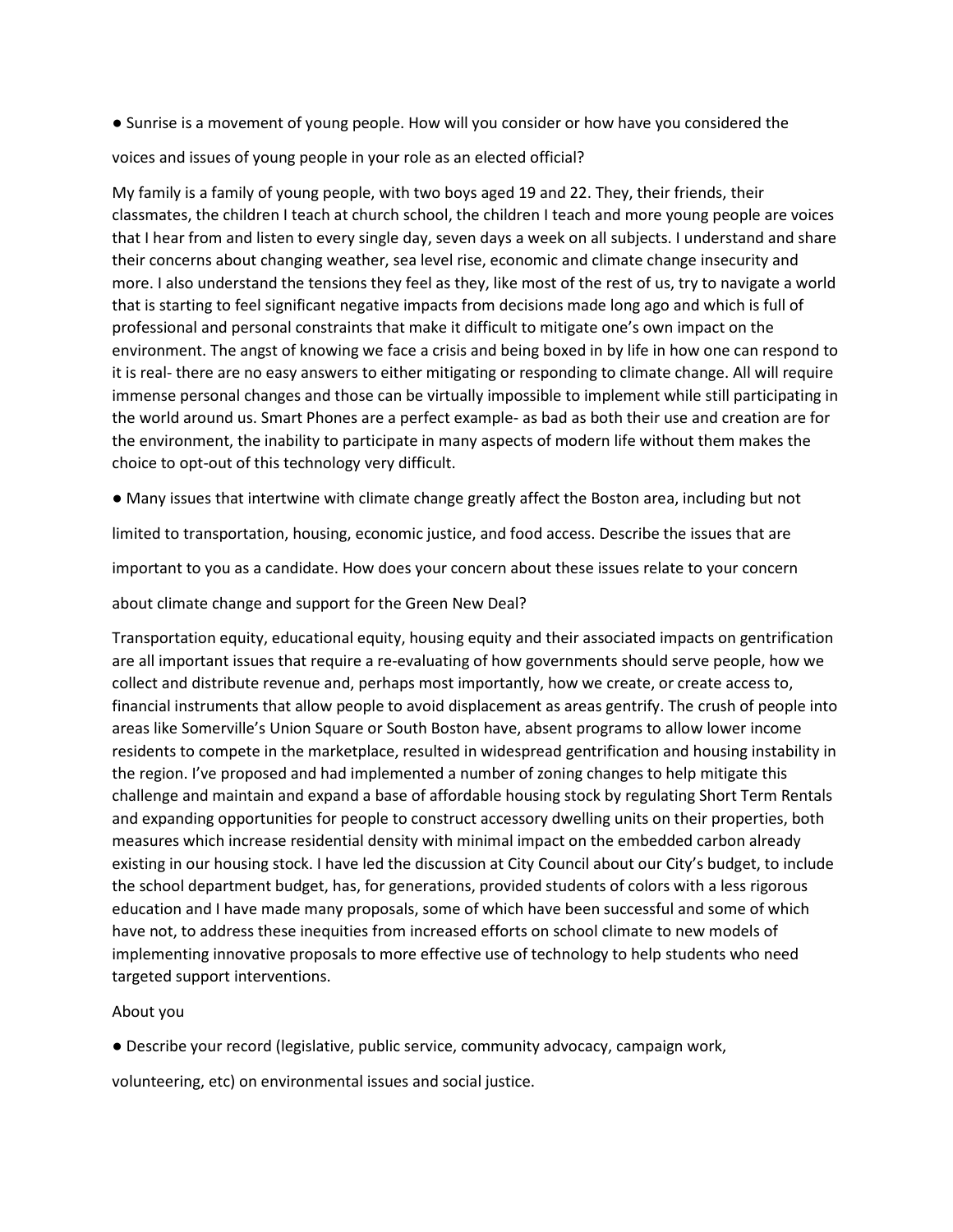On the City Council, I have focused on resiliency planning, surveillance issues, police oversight and new ways of creating residential housing such as legalizing and regulating short-term rentals like AirBnB and expanding opportunities for accessory dwelling units. I am currently working to redefine the definition of "Family" in our zoning code to allow denser levels of habitation, something that is important in building sustainable, equitable cities.

I view one of my major roles as a Councilor as being a listener and a communicator and I manage dozens of email lists on various Council subjects, attend meetings all over town and am a regular attendee at events at our public schools, where arguably Cambridge faces the most daunting equity and inclusion challenges. And as the leading voice for cyclists on the City Council (I have been without a car for the past 12 years) I work locally and regionally to promote safe biking and alternative mobility in all its forms, to allow Cambridge to prosper without creating street chaos caused by the expanding Delivery Economy and to protect and promote the rights and concerns of our less physically abled neighbors. I am a life member of the Sierra Club and was a founding volunteer for the Club's Boston Inner City Outings program. I tutored for years at CRLS, have knocked on hundreds of doors for progressive candidates in past elections and have also helped in their fund-raising efforts.

- List any other endorsements you have secured.
- If you'd like, tell us more about your identity, background or experience in your own words.

I am 56 years young and live in North Cambridge with my wife and our two sons, Robbie (22) and Cooper (19). After ten years of advocacy in my local neighborhood group, I was elected to Cambridge City Council in 2005 and have been helping Cambridge meet the 21st Century's environmental, economic, housing, transportation and educational challenges ever since.

I attended the University of Rochester on an NROTC scholarship, served in the Marine Corps for four and a half years where I first understood the importance of reducing abject poverty and addressing environmental degradation. Less than four weeks after resigning my Marine Corps commission, I was knocking on doors for Greenpeace. From Greenpeace, I moved on to Boston College Law School, where I was Chair of the Environmental Law Society and earned the Susan B Desmaris award for Public Service Achievement and Leadership for my work on environmental issues. I earned a Masters in Public Administration from the Harvard Kennedy School in 2015 where I later spent a year as a Research Fellow in Metropolitan Resiliency and Democratic Institutions.

Based on my environmental concerns, I became a vegetarian when I left the Marines in 1987 and my wife and I have been car-free for over a decade. I am an active member of Team Rubicon, a veteransoriented disaster relief and response group and have assisted in operations ranging from tornado recovery efforts to helping build facilities to support our area's immigrants.

● Any other relevant information not covered by the above questions that you'd like to share.

I have two indoor cats, Gustave and Cossette. I enjoy reading books of all types and I love bicycling. In fact, I recently completed the third leg of a four-stage trip from Houlton, ME to Miami, FL as I parallel route 95 in an effort to discover what I consider to be the backbone of America, visiting places where time seems to have stopped and other places where the future is happening now. Along the way, I have asked hundreds of people of all sorts what makes them feel safe and what makes them feel safe. The